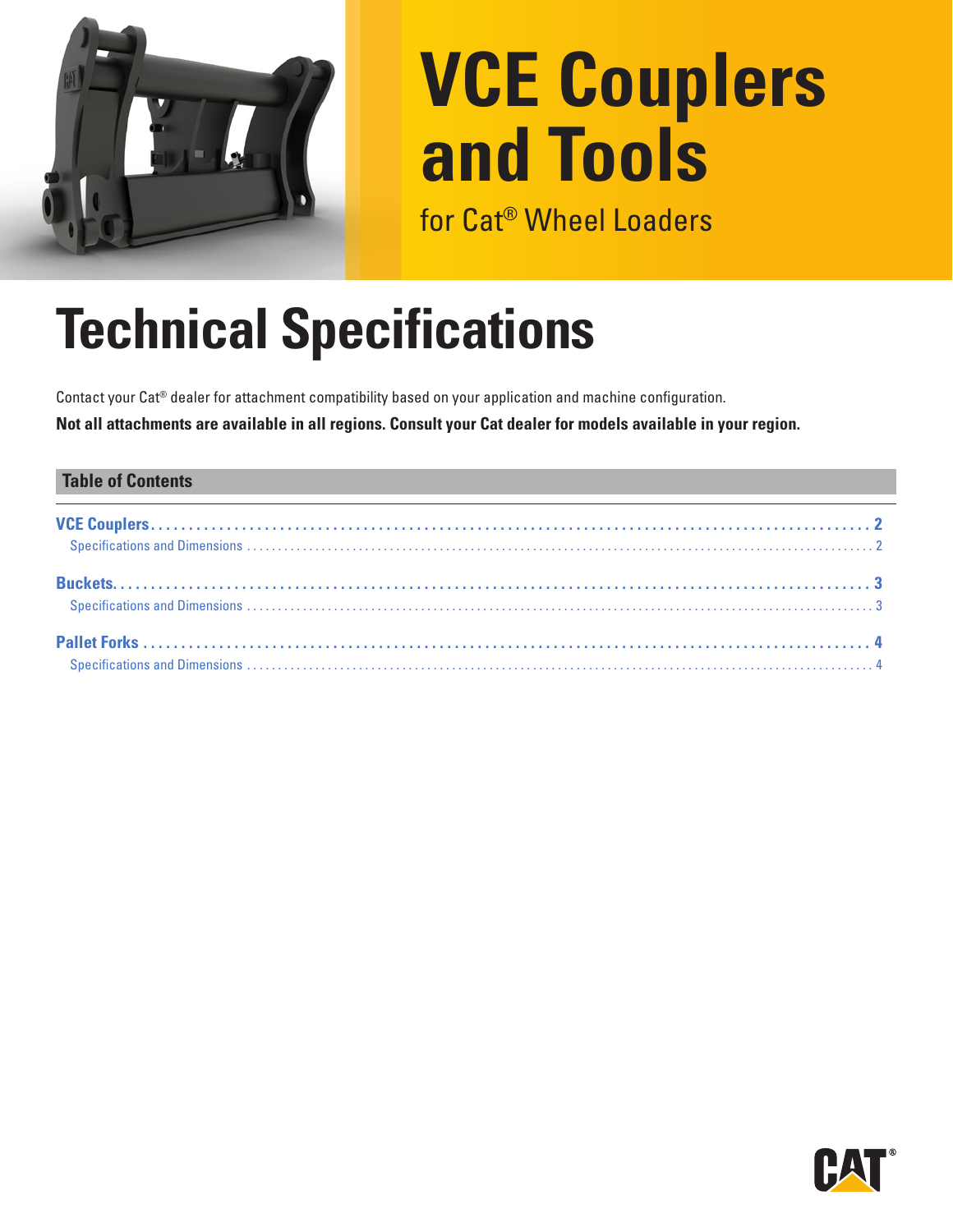### <span id="page-1-0"></span>**VCE Couplers**

#### **Specifications and Dimensions**



|                    |            |                    | Weight |      |  |
|--------------------|------------|--------------------|--------|------|--|
| <b>Part Number</b> | Machine    | Interchangeability | kg     | Ib   |  |
| 324-3390           | 950H, 950L | L90-L120           | 455    | 1003 |  |
| 363-5810           | 950M, 962M | L90-L120           | 458    | 1010 |  |
| 542-8611           | 966M       | L150-L180          | 762    | 1680 |  |
| 542-8611           | 972M       | L150-L180          | 762    | 1680 |  |
| 208-6529           | 980M       | L220               | 1025   | 2260 |  |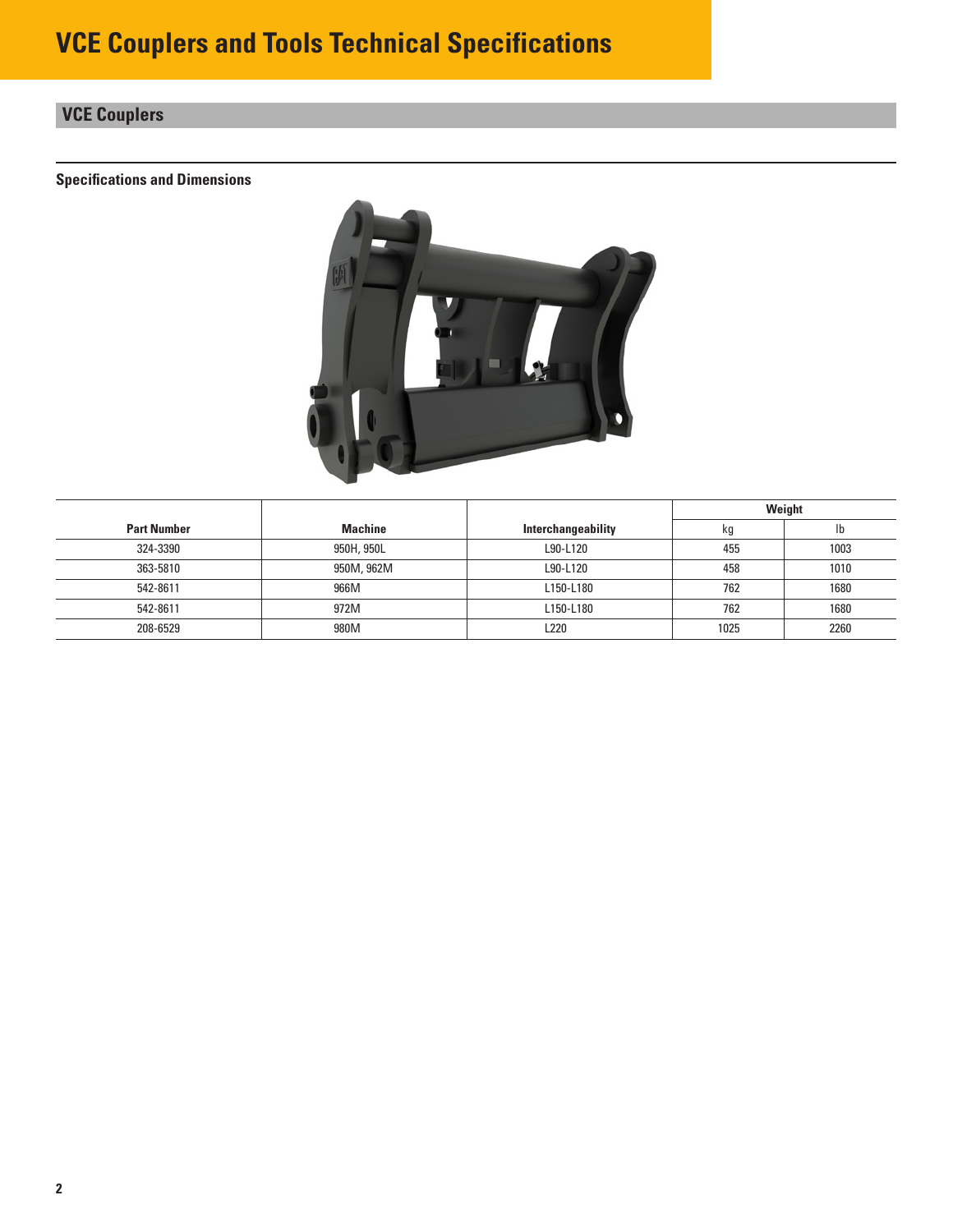#### <span id="page-2-0"></span>**Buckets**

#### **General Purpose**

**Specifications and Dimensions**



|                    |                |                                                               | Width |              | <b>Capacity</b> |                 | Weight |      |
|--------------------|----------------|---------------------------------------------------------------|-------|--------------|-----------------|-----------------|--------|------|
| <b>Part Number</b> | <b>Machine</b> | <b>Description</b>                                            | mm    | $\mathsf{I}$ | m <sup>3</sup>  | Vd <sup>3</sup> | kg     | lb   |
| 450-9832           | 950M, 962M     | 3.2 m <sup>3</sup> (4.25 yd <sup>3</sup> ) Performance Series | 2894  | 114          | 3.3             | 4.25            | 1487   | 3278 |
| 450-9833           | 950M, 962M     | 3.4 m <sup>3</sup> (4.50 yd <sup>3</sup> ) Performance Series | 2894  | 114          | 3.4             | 4.5             | 1509   | 3327 |
| 450-9834           | 966M, 972M     | 4.0 m <sup>3</sup> (5.25 yd <sup>3</sup> ) Performance Series | 3201  | 126          |                 | 5.25            | 2035   | 4486 |
| 450-9835           | 966M, 972M     | 4.4 m <sup>3</sup> (5.75 yd <sup>3</sup> ) Performance Series | 3201  | 126          | 4.4             | 5.75            | 2140   | 4718 |

#### **Flat Floor**

**Specifications and Dimensions**



|                    |                |                                                               | Width |     | <b>Capacity</b> |                 | Weight |      |
|--------------------|----------------|---------------------------------------------------------------|-------|-----|-----------------|-----------------|--------|------|
| <b>Part Number</b> | <b>Machine</b> | <b>Description</b>                                            | mm    | in  | m <sup>3</sup>  | Vd <sup>3</sup> | кg     | Ib   |
| 450-9837           | 950M, 962M     | 3.4 m <sup>3</sup> (4.50 yd <sup>3</sup> ) Performance Series | 2894  | 114 | 3.4             | 4.5             | 1501   | 3309 |
| 450-9838           | 950M, 962M     | 3.6 m <sup>3</sup> (4.75 yd <sup>3</sup> ) Performance Series | 2894  | 114 | 3.6             | 4.75            | 1532   | 3377 |
| 450-9839           | 966M, 972M     | 4.2 m <sup>3</sup> (5.50 yd <sup>3</sup> ) Performance Series | 3201  | 126 | 4.2             | 5.5             | 2132   | 4700 |
| 450-9840           | 966M, 972M     | 4.4 m <sup>3</sup> (5.75 yd <sup>3</sup> ) Performance Series | 3201  | 126 | 4.4             | 5.75            | 2174   | 4793 |
| 466-0124           | 966M, 972M     | 4.8 m <sup>3</sup> (6.25 yd <sup>3</sup> ) Performance Series | 3193  | 126 | 4.8             | 6.25            | 2311   | 5095 |